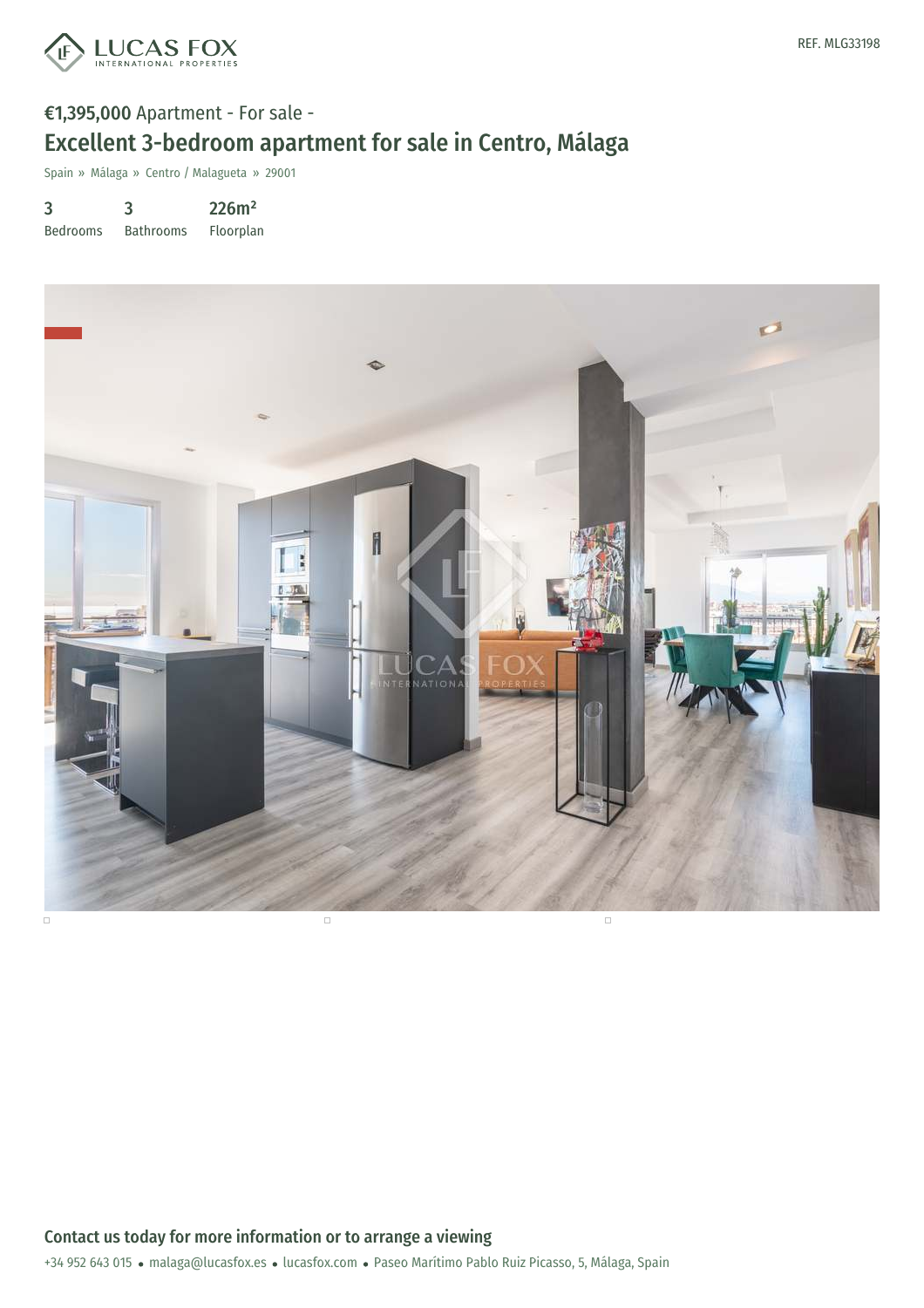

## €1,395,000 Apartment - For sale - Excellent 3-bedroom apartment for sale in Centro, Málaga

Spain » Málaga » Centro / Malagueta » 29001

3 Bedrooms 3 Bathrooms 226m² Floorplan

### **OVERVIEW**

### Located on the Eleventh floor, with a concierge service, 226 square metres distributed in a loft-type space, with its modern design it makes the most of the incredible views.

After the entrance we have the hall, with two large closets and the room for the laundry with its washer and dryer. Next, we have the guest bedroom with an en-suite bathroom.

We then have the possibility of accessing the large open space, after the guest toilet, which is initially arranged as a large kitchen, with its central island and large windows to a terrace, ideal for having breakfast in the morning.

After the kitchen we have the large open space, with direct access to the corner terrace facing South-West. The space can be arranged as wished, considering the spaciousness. The large number of windows stands out, offering abundant light all year round.

On the opposite side after the Hall we have the bedrooms, two of them with their built-in wardrobes and separated by another bedroom, now converted into a dressing room.

The main bedroom has a secondary area that can be used as a living room or office; It also has its own en-suite bathroom with large windows to enjoy the views.

### UNITS IN THIS DEVELOPMENT

#### [lucasfox.com/go/mlg33198](https://www.lucasfox.com/go/mlg33198)

 $\Box$ 

Mountain views, Sea views, Terrace, Concierge service, Lift, Marble flooring, Natural light, Air conditioning, Built-in wardrobes, Chill out area, Double glazing, Equipped Kitchen, Exterior, Heating, Near international schools, Pet-friendly, Renovated, Security, Views, Walk-in wardrobe, Wheelchair access

| Type | <b>Status</b> | <b>Floor</b> | <b>Distribution</b> | Size                | Rental yield |
|------|---------------|--------------|---------------------|---------------------|--------------|
|      |               | Floor        | Bedrooms Bathrooms  | $m2$ , Terrace $m2$ | 0.00%        |